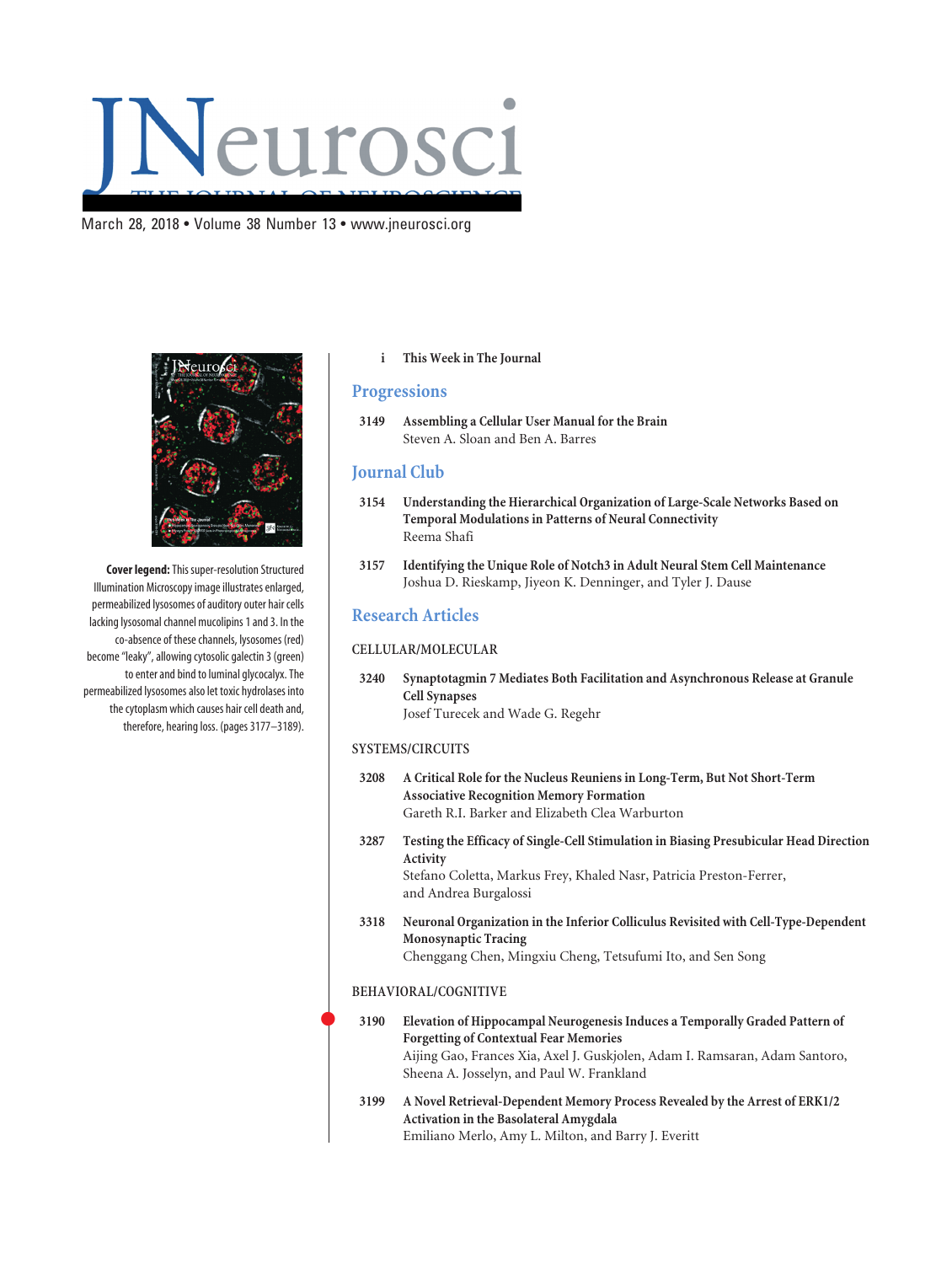| 3252 | The Encoding of Sound Source Elevation in the Human Auditory Cortex<br>Régis Trapeau and Marc Schönwiesner                                                                                                                                                                                                                                                                                     |
|------|------------------------------------------------------------------------------------------------------------------------------------------------------------------------------------------------------------------------------------------------------------------------------------------------------------------------------------------------------------------------------------------------|
| 3265 | Electrophysiological Signatures of Spatial Boundaries in the Human Subiculum<br>Sang Ah Lee, Jonathan F. Miller, Andrew J. Watrous, Michael R. Sperling,<br>Ashwini Sharan, Gregory A. Worrell, Brent M. Berry, Joshua P. Aronson,<br>Kathryn A. Davis, Robert E. Gross, Bradley Lega, Sameer Sheth, Sandhitsu R. Das,<br>Joel M. Stein, Richard Gorniak, Daniel S. Rizzuto, and Joshua Jacobs |
| 3303 | Doctor, Teacher, and Stethoscope: Neural Representation of Different Types of<br><b>Semantic Relations</b><br>Yangwen Xu, Xiaosha Wang, Xiaoying Wang, Weiwei Men, Jia-Hong Gao,<br>and Yanchao Bi                                                                                                                                                                                             |
| 3333 | Challenge to Promote Change: The Neural Basis of the Contextual Interference Effect<br>in Young and Older Adults<br>Lisa Pauwels, Sima Chalavi, Jolien Gooijers, Celine Maes, Geneviève Albouy,<br>Stefan Sunaert, and Stephan P. Swinnen                                                                                                                                                      |
|      | NEUROBIOLOGY OF DISEASE                                                                                                                                                                                                                                                                                                                                                                        |
| 3160 | C8ORF37 Is Required for Photoreceptor Outer Segment Disc Morphogenesis by<br>Maintaining Outer Segment Membrane Protein Homeostasis<br>Ali S. Sharif, Dongmei Yu, Stuart Loertscher, Richard Austin, Kevin Nguyen,<br>Pranav D. Mathur, Anna M. Clark, Junhuang Zou, Ekaterina S. Lobanova,<br>Vadim Y. Arshavsky, and Jun Yang                                                                |
| 3177 | Codeficiency of Lysosomal Mucolipins 3 and 1 in Cochlear Hair Cells Diminishes<br>Outer Hair Cell Longevity and Accelerates Age-Related Hearing Loss<br>Teerawat Wiwatpanit, Natalie N. Remis, Aisha Ahmad, Yingjie Zhou,<br>John C. Clancy, Mary Ann Cheatham, and Jaime García-Añoveros                                                                                                      |
| 3218 | Positive Allosteric Modulation as a Potential Therapeutic Strategy in Anti-NMDA<br><b>Receptor Encephalitis</b><br>Natasha Warikoo, Samuel J. Brunwasser, Ann Benz, Hong-Jin Shu,<br>Steven M. Paul, Michael Lewis, James Doherty, Michael Quirk, Laura Piccio,<br>Charles F. Zorumski, Gregory S. Day, and Steven Mennerick                                                                   |
| 3230 | Nigrostriatal and Mesolimbic $D_{2/3}$ Receptor Expression in Parkinson's Disease<br>Patients with Compulsive Reward-Driven Behaviors<br>Adam J. Stark, Christopher T. Smith, Ya-Chen Lin, Kalen J. Petersen,<br>Paula Trujillo, Nelleke C. van Wouwe, Hakmook Kang, Manus J. Donahue,<br>Robert M. Kessler, David H. Zald, and Daniel O. Claassen                                             |
| 3273 | Cell-Specific Deletion of PGC-1 $\alpha$ from Medium Spiny Neurons Causes Transcriptional<br>Alterations and Age-Related Motor Impairment<br>Laura J. McMeekin, Ye Li, Stephanie N. Fox, Glenn C. Rowe, David K. Crossman,<br>Jeremy J. Day, Yuqing Li, Peter J. Detloff, and Rita M. Cowell                                                                                                   |
| 3346 | Celecoxib Ameliorates Seizure Susceptibility in Autosomal Dominant Lateral<br><b>Temporal Epilepsy</b><br>Lin Zhou, Liang Zhou, Li-da Su, Sheng-Long Cao, Ya-Jun Xie, Na Wang,<br>Chong-Yu Shao, Ya-Nan Wang, Jia-Huan Zhou, John K. Cowell, and Ying Shen                                                                                                                                     |
| 3358 | Maternal and Early Postnatal Immune Activation Produce Dissociable Effects on<br>Neurotransmission in mPFC-Amygdala Circuits<br>Yan Li, Galen Missig, Beate C. Finger, Samantha M. Landino, Abigail J. Alexander,<br>Emery L. Mokler, James O. Robbins, Yunona Manasian, Woori Kim,<br>Kwang-Soo Kim, Christopher J. McDougle, William A. Carlezon, Jr.,<br>and Vadim Y. Bolshakov             |
|      |                                                                                                                                                                                                                                                                                                                                                                                                |